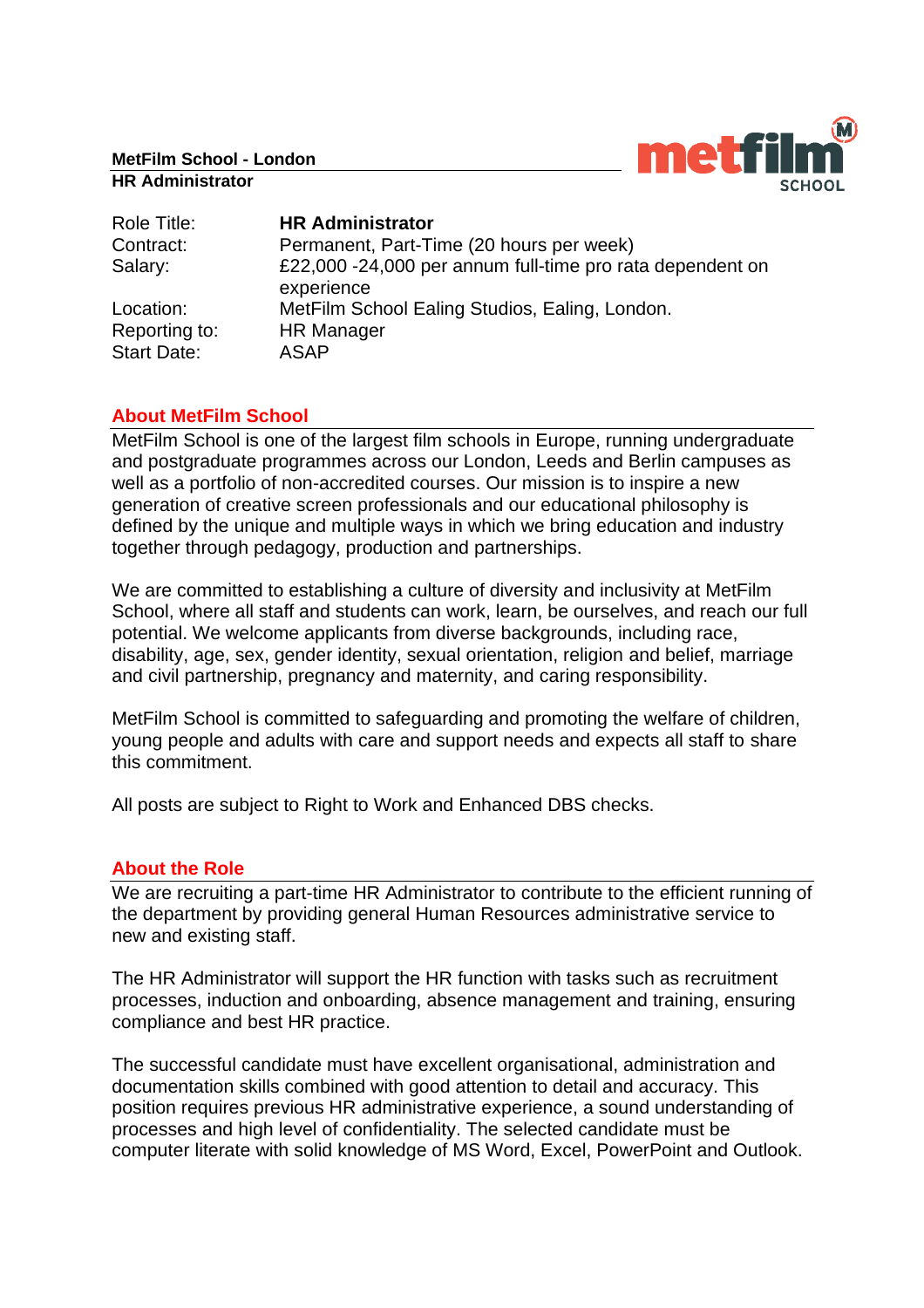### **General HR Administration**

- o Manage the HR Inbox with timely and professional responses.
- o Monitor and manage Leave & Absence records and ensure they are kept up to date and supporting documentation is provided where necessary.
- o Calculate holiday entitlements.
- $\circ$  Support the Finance Team with the monthly payroll, and pension & benefits information and administration.
- o File accordingly and maintain the personnel files, ensuring that they are kept up to date and in accordance with GDPR.
- o Process leavers' information liaising with line managers and IT to disable users from systems and arrange the return of company equipment.
- o Provide ad hoc admin support to new HR projects

### **Policies and Procedures**

- o Proactively provide responses and advice to queries arising from company policies and procedures, benefits, training or other staff matters escalating to the HR Manager as appropriate.
- o Assist managers with Probationary Periods and Performance Appraisals with documentation administration and collating information for personnel files to ensure effective processes.
- o Support the HR Manager with policy implementation.
- $\circ$  Provide administrative support to the HR Manager, including minutes taking, in the management of formal procedures, such as Grievances and Disciplinaries.
- o Support H&S processes and duties such as inductions and training requirements.

# **Recruitment and Onboarding**

- o Assist the HR Manager and Hiring Managers in the recruitment process; from drafting Job Descriptions and online advertisements, liaising with recruitment agencies, managing job applications, scheduling interviews, timely response to all applicants, where required following up and scheduling second/ subsequent interviews.
- o Provide administrative support with offer letters, reference requests and employment contracts.
- o Conduct Right to Work checks in line with the Home Office rules
- o Carry out DBS checks.
- o Prepare documentation and liaise with line managers and IT to co-ordinate requirements for new starters and set up new users on relevant systems.